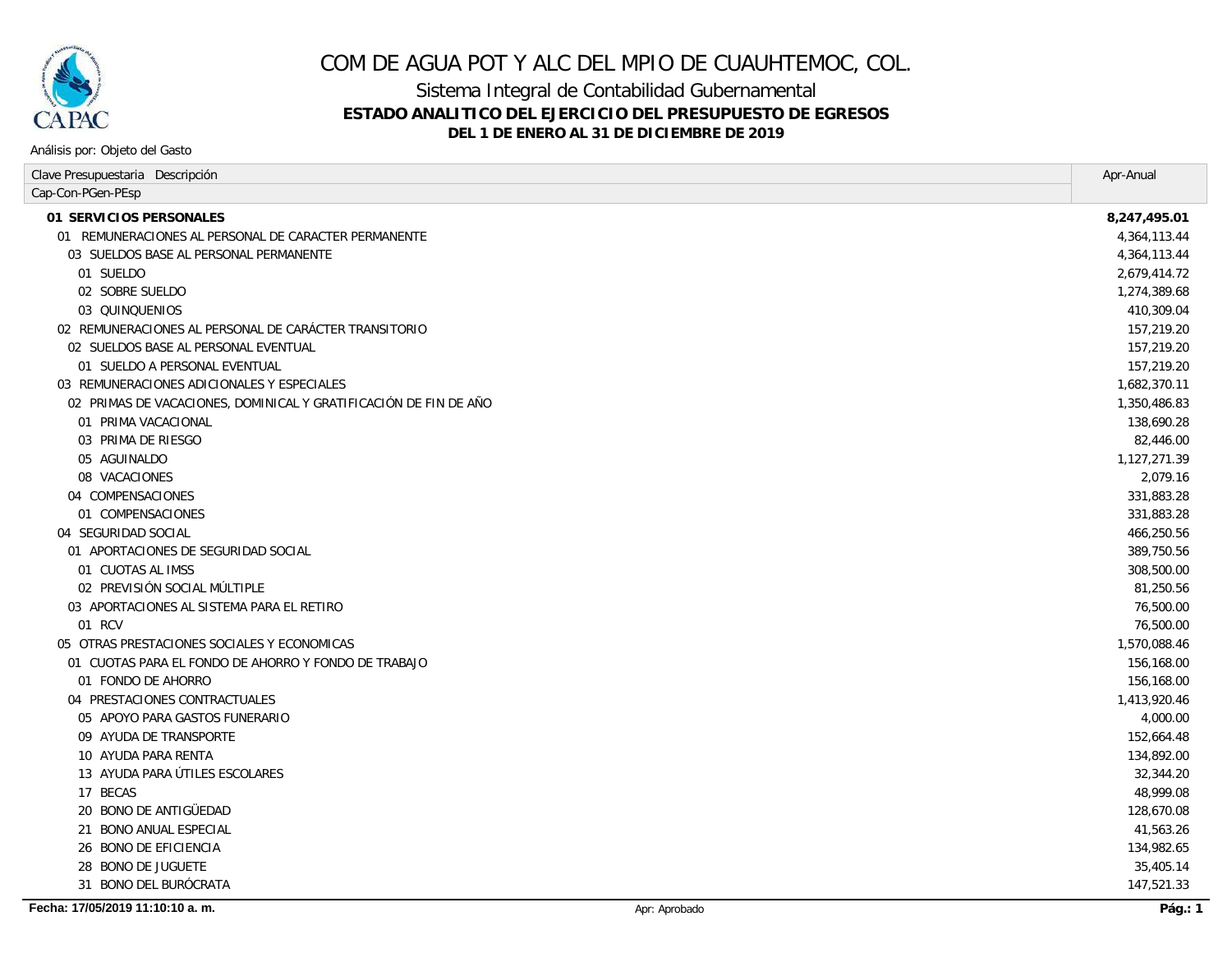

Sistema Integral de Contabilidad Gubernamental

### **ESTADO ANALITICO DEL EJERCICIO DEL PRESUPUESTO DE EGRESOS**

**DEL 1 DE ENERO AL 31 DE DICIEMBRE DE 2019**

| Clave Presupuestaria Descripción                                                          |               | Apr-Anual  |
|-------------------------------------------------------------------------------------------|---------------|------------|
| Cap-Con-PGen-PEsp                                                                         |               |            |
| 32 BONO DIA DE LA MADRE                                                                   |               | 6,429.12   |
| 35 BONO DIA DEL PADRE                                                                     |               | 22,216.48  |
| 43 BONO SEXENAL ESTATAL                                                                   |               | 28,800.00  |
| 44 BONO SINDICAL                                                                          |               | 53,107.66  |
| 46 CANASTA BÁSICA                                                                         |               | 257,987.52 |
| 48 DIA 31                                                                                 |               | 77,323.54  |
| 51 FONDO DE VIVIENDA                                                                      |               | 52,513.92  |
| 52 GASTOS DE EJECUCIÓN                                                                    |               | 45,000.00  |
| 57 SEGURO DE VIDA                                                                         |               | 9,500.00   |
| 07 PAGO DE ESTIMULOS A SERVIDORES PUBLICOS                                                |               | 7,453.24   |
| 01 ESTÍMULOS                                                                              |               | 7,453.24   |
| 01 VIÁTICOS                                                                               |               | 7,453.24   |
| 02 MATERIALES Y SUMINISTROS                                                               |               | 897,264.85 |
| 01 MATERIALES DE ADMINISTRACION, EMISION DE DOCUMENTOS Y ARTICULOS OFICIALES              |               | 55,682.96  |
| 01 MATERIALES, ÚTILES Y EQUIPOS MENORES DE OFICINA                                        |               | 38,320.01  |
| 01 MATERIAL Y ÚTILES DE OFICINA                                                           |               | 25,103.06  |
| 06 EQUIPOS MENORES DE OFICINA                                                             |               | 13,216.95  |
| 05 MATERIAL IMPRESO E INFORMACIÓN DIGITAL                                                 |               | 5,000.00   |
| 01 MATERIAL IMPRESO.                                                                      |               | 5,000.00   |
| 06 MATERIAL DE LIMPIEZA                                                                   |               | 7,362.95   |
| 01 MATERIAL PARA ASEO, LIMPIEZA E HIGIENE                                                 |               | 7,362.95   |
| 07 MATERIALES Y ÚTILES DE ENSEÑANZA                                                       |               | 5,000.00   |
| 01 MATERIAL DIDÁCTICO                                                                     |               | 5,000.00   |
| 02 ALIMENTOS Y UTENSILIOS                                                                 |               | 3,606.33   |
| 01 PRODUCTOS ALIMENTICIOS PARA PERSONAS                                                   |               | 3.606.33   |
| 03 AGUA EN BOTELLA Y GARRAFÓN                                                             |               | 3,606.33   |
| 03 MATERIAS PRIMAS Y MATERIALES DE PRODUCCION Y COMERCIALIZACION                          |               | 81,000.00  |
| 05 PRODUCTOS QUÍMICOS, FARMACÉUTICOS Y DE LABORATORIO ADQUIRIDOS COMO MATERIA PRIMA       |               | 81,000.00  |
| 01 PRODUCTOS QUÍMICOS, FARMACÉUTICOS Y DE LABORATORIO UTILIZADOS EN PROCESOS PRODUCTIVOS. |               | 81,000.00  |
| 04 MATERIALES Y ARTICULOS DE CONSTRUCCION Y DE REPARACION                                 |               | 184,926.02 |
| 09 OTROS MATERIALES Y ARTÍCULOS DE CONSTRUCCIÓN Y REPARACIÓN                              |               | 184,926.02 |
| 01 OTROS MATERIALES Y ARTÍCULOS DE CONSTRUCCIÓN Y REPARACIÓN                              |               | 184,926.02 |
| 06 COMBUSTIBLES, LUBRICANTES Y ADITIVOS                                                   |               | 429,471.59 |
| 01 COMBUSTIBLES, LUBRICANTES Y ADITIVOS                                                   |               | 429,471.59 |
| 01 GASOLINA                                                                               |               | 419,715.58 |
| 04 ACEITES Y GRASAS                                                                       |               | 9,756.01   |
| 07 VESTUARIO, BLANCOS, PRENDAS DE PROTECCION Y ARTICULOS DEPORTIVOS                       |               | 62,600.52  |
| Fecha: 17/05/2019 11:10:10 a.m.                                                           | Apr: Aprobado | Páa.: 2    |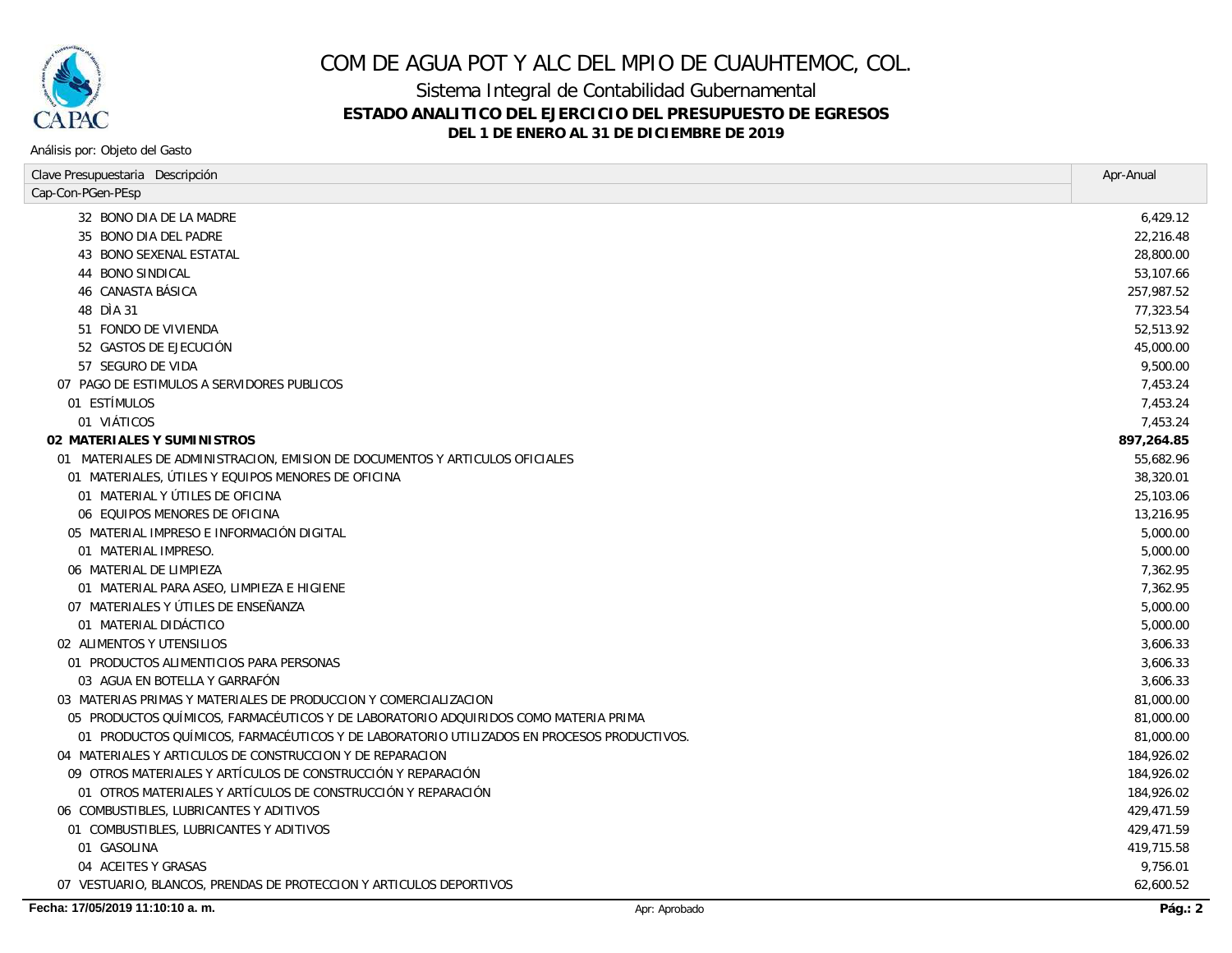

Sistema Integral de Contabilidad Gubernamental

### **ESTADO ANALITICO DEL EJERCICIO DEL PRESUPUESTO DE EGRESOS**

#### **DEL 1 DE ENERO AL 31 DE DICIEMBRE DE 2019**

| Clave Presupuestaria Descripción                                                                 | Apr-Anual    |
|--------------------------------------------------------------------------------------------------|--------------|
| Cap-Con-PGen-PEsp                                                                                |              |
| 01 VESTUARIO Y UNIFORMES                                                                         | 44,744.83    |
| 01 UNIFORMES                                                                                     | 44.744.83    |
| 02 PRENDAS DE SEGURIDAD Y PROTECCIÓN PERSONAL                                                    | 17,855.69    |
| 01 ROPA Y EQUIPO DE SEGURIDAD                                                                    | 17.855.69    |
| 09 HERRAMIENTAS, REFACCIONES Y ACCESORIOS MENORES                                                | 79,977.43    |
| 01 HERRAMIENTAS MENORES                                                                          | 44,035.54    |
| 01 HERRAMIENTAS DE CARPINTERIA, SILVICULTURA, HORTICULTURA, GANADERÍA Y AGRICULTURA              | 44,035.54    |
| 04 REFACCIONES Y ACCESORIOS MENORES DE EQUIPO DE CÓMPUTO Y TECNOLOGÍAS DE LA INFORMACIÓN         | 35,941.89    |
| 01 REFACCIONES Y ACCESORIOS MENORES PARA EQUIPOS DE COMPUTO                                      | 35,941.89    |
| 03 SERVICIOS GENERALES                                                                           | 2,925,484.84 |
| 01 SERVICIOS BÁSICOS                                                                             | 1,874,697.00 |
| 01 ENERGÍA ELÉCTRICA                                                                             | 1,854,294.00 |
| 01 ENERGIA ELÉCTRICA DE SISTEMA OPERATIVO                                                        | 1,854,294.00 |
| 04 TELEFONÍA TRADICIONAL                                                                         | 20,403.00    |
| 01 SERVICIO TELEFÓNICO CONVENCIONAL                                                              | 20,403.00    |
| 02 SERVICIOS DE ARRENDAMIENTO                                                                    | 30,000.00    |
| 02 ARRENDAMIENTO DE EDIFICIOS                                                                    | 30,000.00    |
| 03 ARRENDAMIENTO DE EDIFICIOS PARA OFICINAS                                                      | 30,000.00    |
| 03 SERVICIOS PROFESIONALES, CIENTIFICOS, TECNICOS Y OTROS SERVICIOS                              | 68,500.00    |
| 03 SERVICIOS DE CONSULTORÍA ADMINISTRATIVA, PROCESOS, TÉCNICA Y EN TECNOLOGÍAS DE LA INFORMACIÓN | 68,500.00    |
| 01 SERVICIOS DE CONSULTORÍA ASESORIA Y MANTENIMIENTO DE SISTEMAS INFORMATICOS                    | 68,500.00    |
| 04 SERVICIOS FINANCIEROS, BANCARIOS Y COMERCIALES                                                | 45,500.00    |
| 01 SERVICIOS FINANCIEROS Y BANCARIOS                                                             | 45,500.00    |
| 01 COMISIONES BANCARIAS                                                                          | 45,500.00    |
| 05 SERVICIOS DE INSTALACION, REPARACION, MANTENIMIENTO Y CONSERVACION                            | 304,819.84   |
| 05 REPARACIÓN Y MANTENIMIENTO DE EQUIPO DE TRANSPORTE                                            | 98.166.02    |
| 01 MANTENIMIENTO DE EQUIPO DE TRANSPORTE TERRESTRE                                               | 98,166.02    |
| 07 INSTALACIÓN, REPARACIÓN Y MANTENIMIENTO DE MAQUINARIA, OTROS EQUIPOS Y HERRAMIENTA            | 206,653.82   |
| 01 REPARACIÓN Y MANTENIMIENTO DE MAQUINARIA (POZOS)                                              | 206,653.82   |
| 07 SERVICIOS DE TRASLADO Y VIATICOS                                                              | 3,000.00     |
| 05 VIÁTICOS EN EL PAÍS                                                                           | 3,000.00     |
| 01 GASTOS DE ALIMENTACCIÓN EN VIÁTICOS                                                           | 3,000.00     |
| 09 OTROS SERVICIOS GENERALES                                                                     | 598,968.00   |
| 02 IMPUESTOS Y DERECHOS                                                                          | 435,502.00   |
| 06 DERECHO DE USO                                                                                | 435,502.00   |
| 05 PENAS, MULTAS, ACCESORIOS Y ACTUALIZACIONES                                                   | 22,852.00    |
| 01 MULTAS POR PASIVOS FISCALES                                                                   | 22.852.00    |